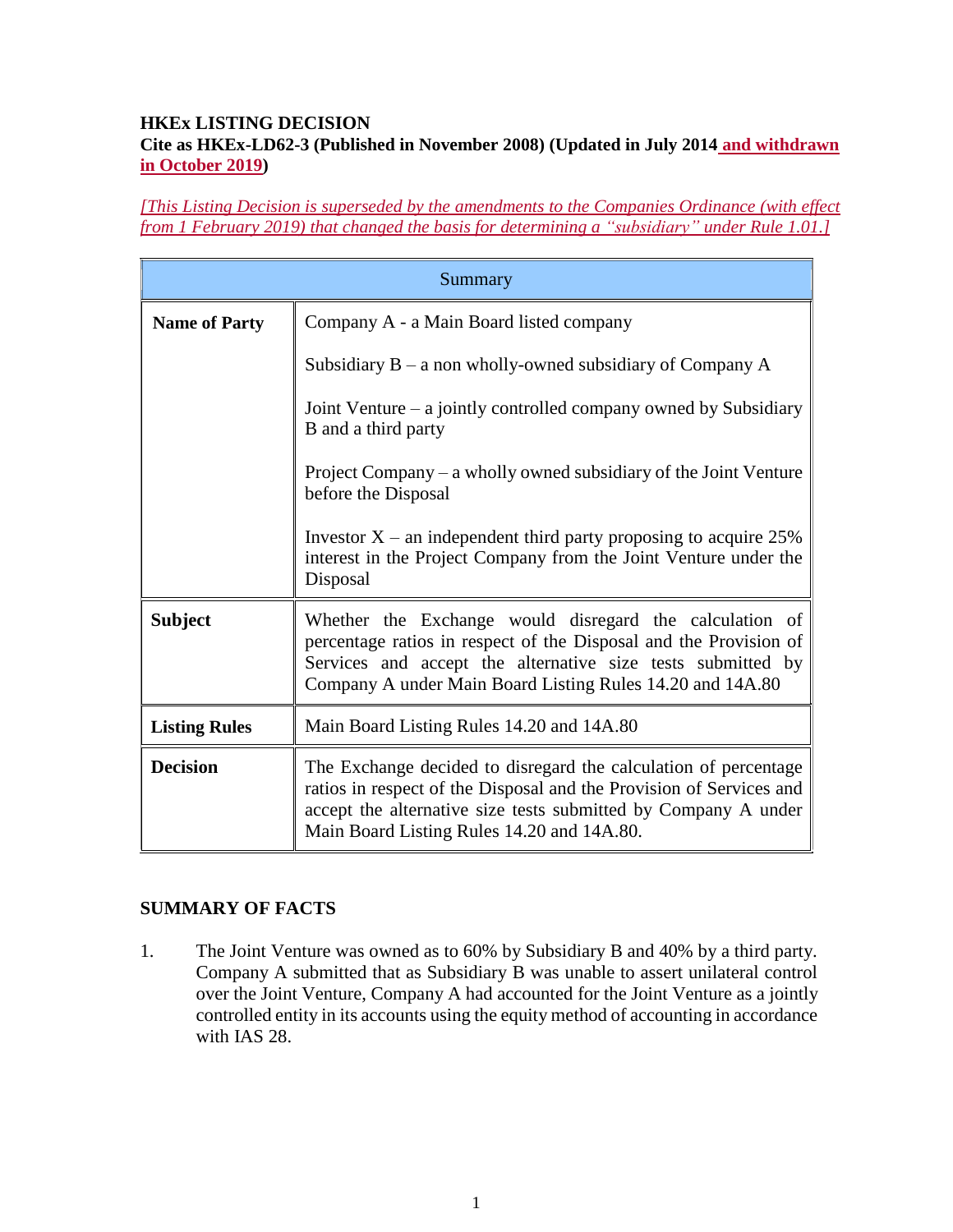- 2. Nevertheless, the Joint Venture was a "subsidiary undertaking" (as defined in the Companies Ordinance) of Subsidiary B and hence Company A, given Subsidiary B's 60% shareholding in the Joint Venture. Accordingly, for the purposes of the Listing Rules, the Joint Venture was a subsidiary of Company A under the definition of "subsidiary" set out in Rule 1.01.
- 3. The Joint Venture proposed to enter into an agreement with Investor X pursuant to which the Joint Venture would dispose of its 25% equity interest in the Project Company to Investor X for cash consideration (the "**Disposal**"). It was also agreed that the Project Company would enter into a service agreement with Investor X pursuant to which it would provide advisory services to the Project Company for a term of 3 years in respect of the development and construction of properties undertaken by the Project Company (the "**Provision of Services**") (together the "**Transactions**").
- 4. The shareholding structure of the Project Company upon completion of the Disposal was as follows:

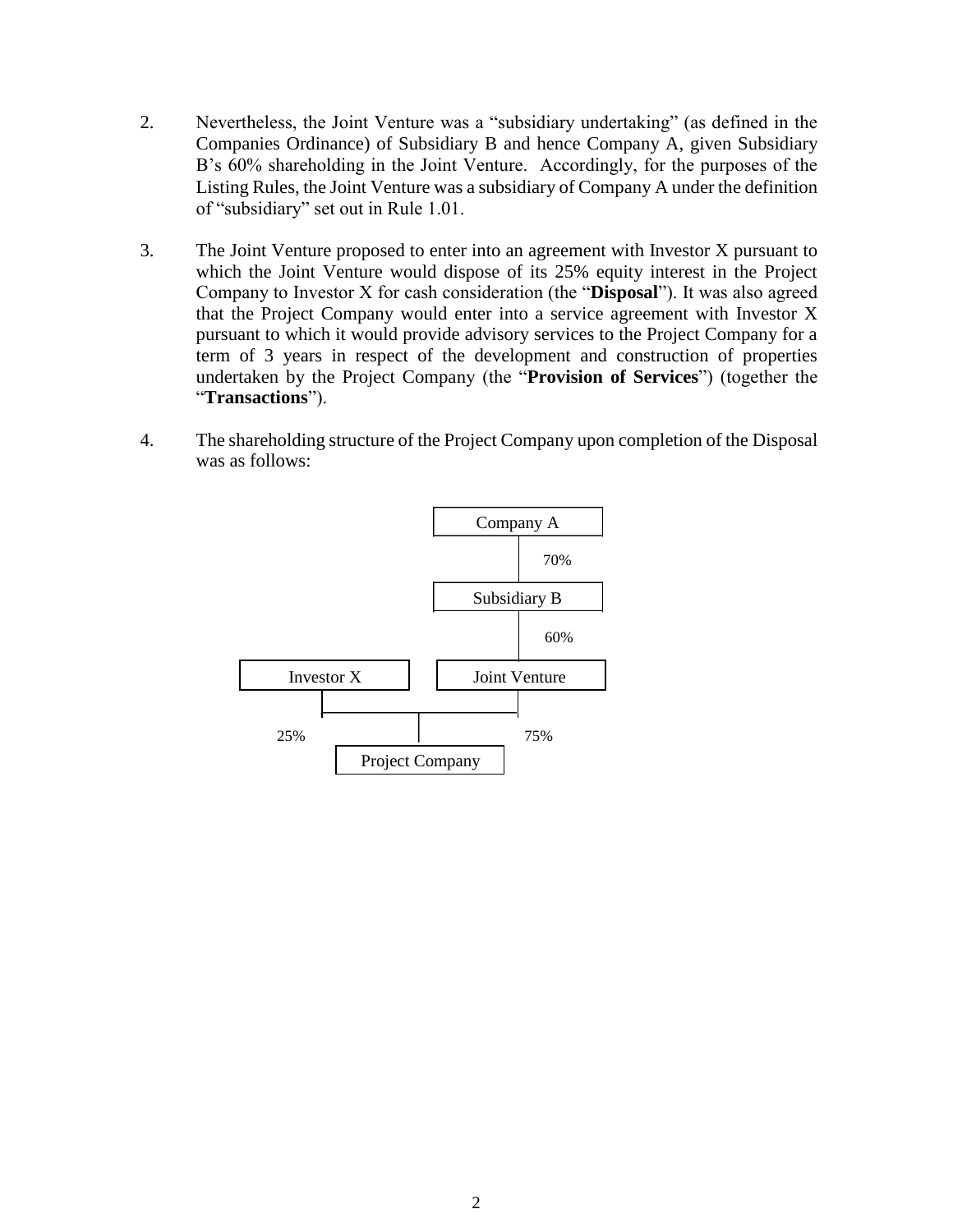- 5. Upon completion of the Disposal, the Project Company would remain a subsidiary of the Joint Venture, and for the purpose of the Listing Rules, a subsidiary of Company A. Investor X, being a substantial shareholder of the Project Company, would become a connected person of Company A under Rule14A.07, and the Provision of Services would constitute a continuing connected transaction for Company A under Rule 14A.31.
- 6. Company A was required to calculate the percentage ratios set out in Rule 14.07 to categorize the Disposal under Chapter 14 of the Main Board Listing Rules, and to determine the requirements under Chapter 14A of the Main Board Listing Rules in respect of the Provision of Services, in particular, whether any de minimis provision would apply.
- 7. Company A submitted that as the Joint Venture was only accounted for as a jointly controlled entity in Company A's consolidated accounts using the equity method of accounting, the application of Rule 14.07 to calculate the percentage ratios would be anomalous. Company A submitted that the percentage ratio calculations should be adjusted to take into account only Subsidiary B's proportionate interest in the Joint Venture i.e. 60%.

### **THE ISSUE RAISED FOR CONSIDERATION**

8. Whether the Exchange would disregard the calculation of percentage ratios in respect of the Disposal and the Provision of Services and accept the alternative size tests submitted by Company A under Rules 14.20 and 14A.80.

# **APPLICABLE LISTING RULE OR PRINCIPLE**

- 9. Main Board Listing Rule 1.01 defines "subsidiary" to include:
	- (a) a "subsidiary undertaking" as defined in the twentythird schedule to the Companies Ordinance; …
- 10. Main Board Listing Rule 14.04(6) defines "listed issuer" to mean:

a company or other legal person whose securities are already listed on the Main Board, … and unless the context otherwise requires, includes its subsidiaries.

- 11. Main Board Listing Rule 14.06 provides that the transaction classification is made by using the percentage ratios set out in rule 14.07.
- 12. Main Board Listing Rule 14.20 provides that: the Exchange may, where any of the calculations of the percentage ratios produces an anomalous result or is inappropriate to the sphere of activity of the listed issuer, disregard the calculation and substitute other relevant indicators of size, including industry specific tests. The listed issuer must provide alternative tests which it considers appropriate to the Exchange for consideration.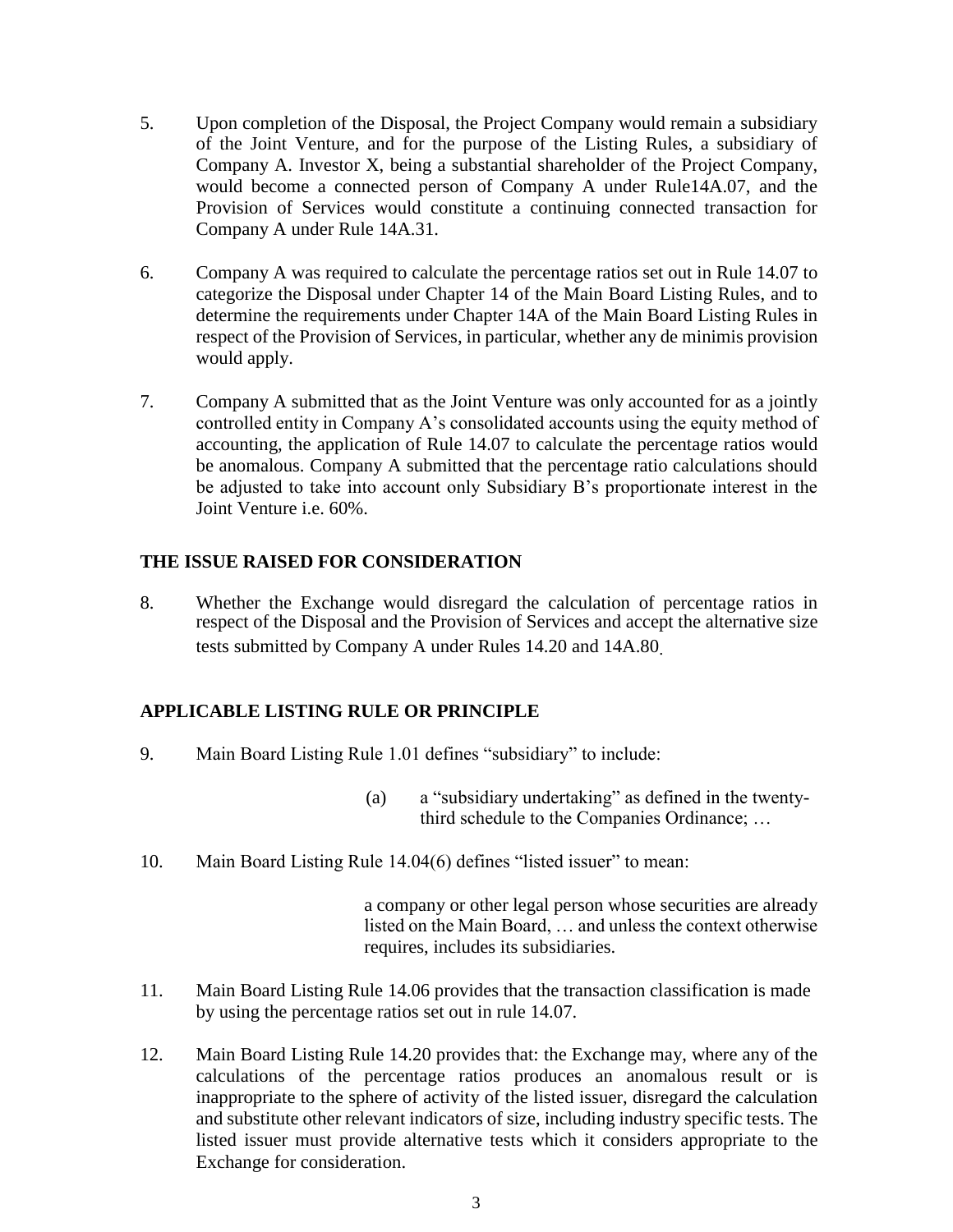13. Main Board Listing Rule 14A.80 provides that:

if any percentage ratio produces an anomalous result or is inappropriate to the activity of the listed issuer, the Exchange may disregard the ratio and consider alternative test(s) provided by the listed issuer. The listed issuer must seek prior consent of the Exchange if it wishes to apply this rule.

- 14. Main Board Listing Rule 14A.31(2) / 14A.76(1) provides that a connected transaction / continuing connected transaction is exempt from the reporting, announcement and independent shareholders' approval requirements of Chapter 14A where the transaction is on normal commercial terms and the value of the transaction falls below the de minimis thresholds set out in the rule, which are computed using the percentage ratios (other than the profits ratio).
- 15. Main Board Listing Rule 14A.32 / 14A.76(2) provides that a connected transaction / continuing connected transaction is exempt from the independent shareholders' approval requirements of Chapter 14A where the transaction is on normal commercial terms and the value of the transaction falls below the de minimis thresholds set out in the rule, which are computed using the percentage ratios (other than the profits ratio).

## **ANALYSIS**

- 16. For the purposes of Chapters 14 and 14A of the Main Board Listing Rules, the term "listed issuer" (as defined under Rule 14.04(6)) and "listed issuer's group" (as defined under Rule 14A.06(22)) include the listed company itself and its subsidiaries. The requirements under these chapters apply to transactions undertaken by the listed company as well as any of its subsidiaries.
- 17. Rule 14.07 sets out five percentage ratios for assessing the impact of a transaction on the listed issuer. The percentage ratio calculation determines whether the transaction is subject to any disclosure, reporting and/or shareholders' approval requirements under Chapter 14 or 14A. Where the transaction is undertaken by the listed issuer's non-wholly owned subsidiary, each of the assets, profits and revenue attributable to the asset being acquired or disposed of and the consideration, and not the listed issuer's proportionate interest in such transaction, will form the numerator for the purpose of the relevant percentage ratios.
- 18. In present case, the Transactions were carried out by the Joint Venture. When considering whether the percentage ratios produced an anomalous result under Rules 14.20 and 14A.80, the Exchange noted that while the Joint Venture was a subsidiary of Company A for the purposes of the Listing Rules, it was accounted for by Company A using the equity method of accounting. As a result, the Joint Venture's (i) total assets, (ii) revenue and (iii) profits before taxation and minority interests were not reflected in Company A's accounts (and therefore the denominators of the percentage ratios) in the manner normally expected for a subsidiary consolidated into a listed issuer. The percentage ratios might overstate the impact of the Transactions on Company A. Accordingly, the Exchange accepted Company A's submission that the calculation of percentage ratios for the